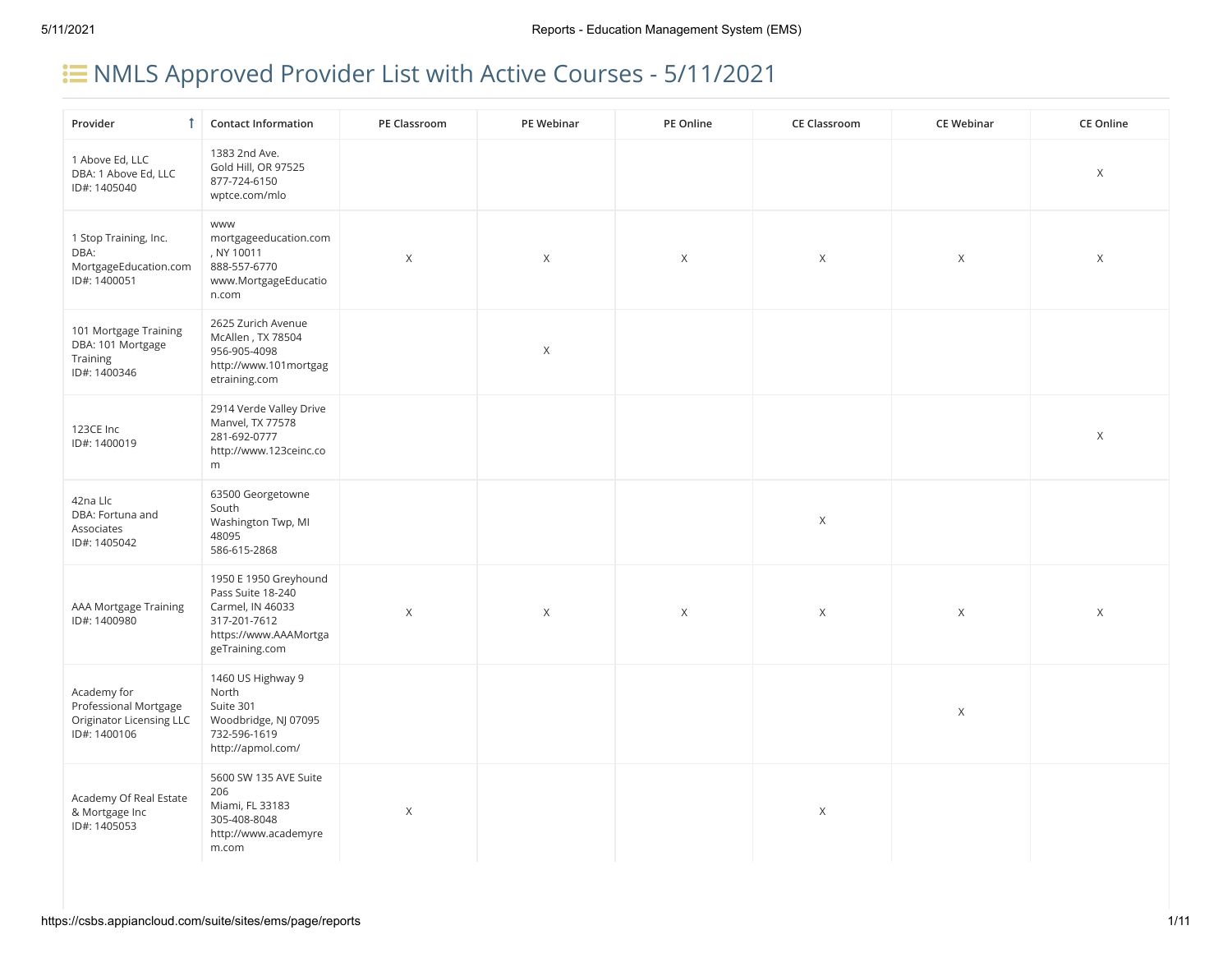| Provider                                                                                                                          | <b>Contact Information</b>                                                                                         | PE Classroom | PE Webinar | PE Online | <b>CE Classroom</b> | <b>CE Webinar</b> | CE Online |
|-----------------------------------------------------------------------------------------------------------------------------------|--------------------------------------------------------------------------------------------------------------------|--------------|------------|-----------|---------------------|-------------------|-----------|
| Affinity Real Estate &<br>Mortgage Services<br>ID#: 1405018                                                                       | 10070 Rosecrans Blvd<br>Bellflower, CA 90706<br>800-991-6097<br>http://www.mlotraininga<br>cademy.com              | X            | $\times$   | Χ         | Χ                   | Χ                 | Χ         |
| Alabama Mortgage<br><b>Brokers Association</b><br>(AMBA)<br>DBA: Alabama Mortgage<br>Professionals<br>Association<br>ID#: 1400883 | 108 Windsor Lane<br>Pelham, AL 35124<br>205-663-9696<br>108 Windsor Lane                                           |              |            |           | $\mathsf X$         |                   |           |
| America's Mortgage<br>Trainers<br>DBA: Florida Mortgage<br>School<br>ID#: 1400040                                                 | 1788 Robert Street<br>Longwood, FL 32750<br>407-509-6456<br>http://www.FloridaMortg<br>ageSchool.org               |              | X          |           |                     | X                 |           |
| American Advisors<br>Group<br>ID#: 1405037                                                                                        | 18200 Von Karman Ave.<br>Suite 300<br>Irvine, CA 92612<br>866-948-0003<br>http://www.aag.com                       | $\mathsf X$  | $\times$   |           |                     | X                 |           |
| Ameritrain Mortgage<br>Institute<br>ID#: 1400015                                                                                  | 400 Perimeter Center<br>Terrace<br>Suite 125<br>Atlanta, GA 30346<br>877-406-0333<br>http://www.ameritrain.c<br>om | X            | $\times$   | Χ         | X                   | Χ                 | X         |
| Angel Belle Mortgage<br>School, Inc.<br>ID#: 1405063                                                                              | 773 s kirkman rd<br>suite 114<br>ORLANDO, FL 32811<br>407-879-4354<br>abmortgageschool.com                         | $\mathsf X$  | $\times$   |           | $\mathsf X$         | Χ                 |           |
| Appletree Professional<br>Training Inc<br>ID#: 1405025                                                                            | 3728 South 188th Lane<br>Seatac, WA 98188<br>206-934-1999<br>http://www.appletreetra<br>ining.com                  | $\mathsf X$  |            |           |                     | Χ                 |           |
| Arizona Association of<br>Mortgage Professionals<br>ID#: 1400262                                                                  | 8757 E Arroyo Seco Rd<br>Scottsdale, AZ 85266<br>602-818-4122<br>http://www.azamp.org                              |              |            |           | $\mathsf X$         | Χ                 |           |
| ASB/RES, LLC<br>DBA: American School of<br><b>Business</b><br>ID#: 1400050                                                        | 194 Route 46 East<br>Fairfield, NJ 07004<br>973-244-0333<br>http://www.americansch<br>oolnj.com                    | $\mathsf X$  | X          |           | $\mathsf X$         |                   |           |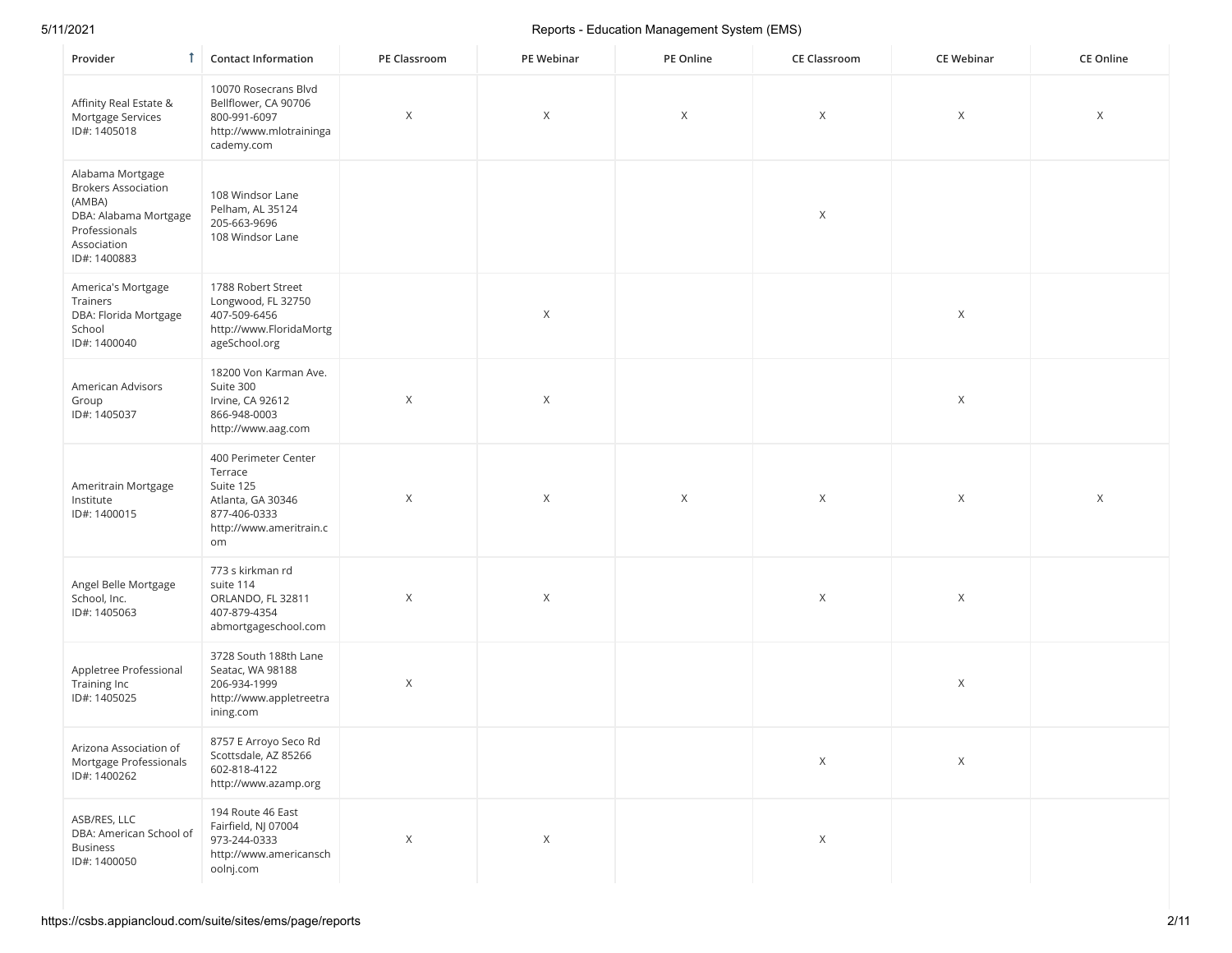| Provider<br>$\uparrow$                                                                            | <b>Contact Information</b>                                                                                             | PE Classroom | PE Webinar | PE Online    | <b>CE Classroom</b> | <b>CE Webinar</b> | <b>CE Online</b> |
|---------------------------------------------------------------------------------------------------|------------------------------------------------------------------------------------------------------------------------|--------------|------------|--------------|---------------------|-------------------|------------------|
| Association of Mortgage<br>Educators<br>ID#: 1400214                                              | 4140 Executive Parkway<br>Westerville, OH 43081<br>800-282-7972<br>http://learnmortgage.co<br>m                        | $\mathsf X$  | X          | X            | $\mathsf X$         | $\mathsf X$       | X                |
| BAI<br>ID#: 1405035                                                                               | 115 S. LaSalle St.<br>Suite 3300<br>Chicago, IL 60603<br>180-022-4988<br>http://www.bai.org                            |              |            |              |                     |                   | $\mathsf X$      |
| <b>Bankers Mortgage</b><br>Consulting, LLC<br>ID#: 1405060                                        | 6470 Sulphur Well Knob<br>Lick Rd<br>Knob Lick, KY 42154<br>270-590-9116<br>bankersmortgageconsul<br>ting.com          |              |            |              | $\mathsf X$         | $\mathsf X$       |                  |
| Broker Knowledge<br>Group<br>DBA: The Knowledge<br>Coop<br>ID#: 1400023                           | 19215 Se 34th St<br>106-280<br>Camas, WA 98607<br>360-342-6176<br>http://knowledgecoop.c<br>om/                        |              |            | $\mathsf X$  |                     |                   | $\mathsf{X}$     |
| Brooklyn School of Real<br>Estate, Inc.<br>DBA: Brooklyn School of<br>Real Estate<br>ID#: 1400474 | 157 Kings Highway<br>2nd Floor<br>Brooklyn, NY 11223<br>718-621-7000<br>http://www.brooklyn-<br>school.com             | $\mathsf X$  |            |              | $\mathsf X$         |                   |                  |
| Burk Baker School Real<br><b>Estate and Appraising</b><br>ID#: 1400055                            | 2834 S. Sherwood Forest<br>Blvd.<br>Suite B14<br>Baton Rouge, LA 70816<br>225-293-6000<br>http://www.burkbaker.c<br>om | X            |            |              |                     |                   |                  |
| Cape School Inc.<br>ID#: 1400105                                                                  | PO Box 9<br>Buckingham, VA 23921<br>434-969-5004<br>http://www.capeschool.c<br>om                                      |              |            | $\mathsf{X}$ |                     | $\mathsf X$       | $\mathsf{X}$     |
| Capstone Institute of<br>Mortgage Finance<br>DBA: Capstone Institute<br>ID#: 1400112              | 5784 Lake Forrest Dr,<br>Box 41, Suite 280<br>Atlanta, GA 30328<br>888-254-3431<br>5784 Lake Forrest Dr,               | X            |            |              |                     |                   |                  |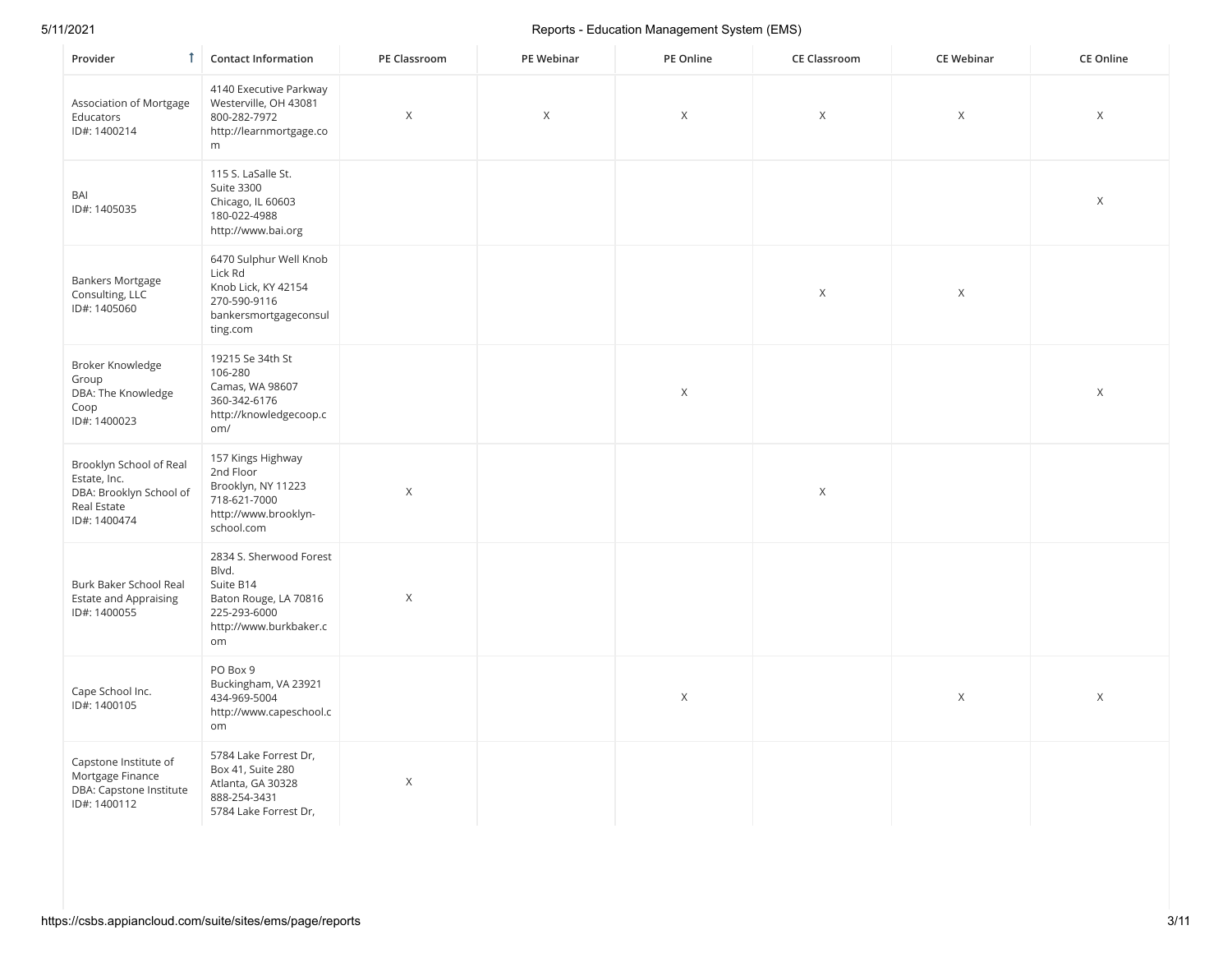| Provider                                                                                   | <b>Contact Information</b>                                                                                                                               | PE Classroom | PE Webinar | PE Online | <b>CE Classroom</b> | <b>CE Webinar</b> | CE Online |
|--------------------------------------------------------------------------------------------|----------------------------------------------------------------------------------------------------------------------------------------------------------|--------------|------------|-----------|---------------------|-------------------|-----------|
| Central Piedmont<br><b>Community College</b><br>ID#: 1400063                               | 3210 Harris Campus<br>Drive<br>HA#2<br>Charlotte, NC 28208<br>704-330-4685                                                                               |              | X          |           |                     | Χ                 |           |
| Chamberlin Real Estate<br>School<br>ID#: 1400276                                           | 1825 Winchester Blvd.<br>Campbell, CA 95008<br>408-378-4400<br>http://www.reschool.co<br>m                                                               |              |            |           |                     |                   | X         |
| Champions School Of<br>Real Estate Ltd<br>ID#: 1400073                                     | Champions School Of<br>Real Estate<br>5627 Cypress Creek<br>Parkway Suite 100<br>Houston, TX 77069<br>512-244-3545<br>http://www.ChampionsS<br>chool.com | X            | X          |           | $\times$            | Χ                 |           |
| Charter Oak Systems, Llc<br>ID#: 1405047                                                   | 5090 Sw Blue Daze Way<br>Palm City, FL 34990<br>203-778-9999<br>http://cloes.online                                                                      |              |            | X         |                     |                   |           |
| Computer Career Center<br>LP<br>DBA: Vista College<br>ID#: 1401159                         | 300 N. Coit Rd<br>Suite 1400<br>Richardson, TX 75080<br>972-733-3431<br>http://www.vistacollege.<br>edu                                                  |              |            |           | $\times$            | Χ                 |           |
| Department of<br>Commerce, Utah<br>Division Of Real Estate<br>ID#: 1405048                 | 160 E 300 S<br>Salt Lake City, UT 84114<br>801-530-6747<br>http://realestate.utah.go<br>$\vee$                                                           |              |            |           | $\mathsf X$         |                   |           |
| Diehl & Associates, Inc.<br>DBA: Diehl Mortgage<br>Training and Compliance<br>ID#: 1400133 | 11216 Fall Creek Road<br>Suite 111<br>Indianapolis, IN 46256<br>317-272-7600<br>http://www.diehl1.com                                                    |              | Χ          | X         | $\times$            | X                 | X         |
| Donaldson Educational<br>Services<br>ID#: 1400118                                          | 2601 N. Hullen St.<br>Suite 100<br>Metairie, LA 70002<br>504-456-1785<br>https://donaldsoneducat<br>ion.com                                              | X            | Χ          |           |                     |                   |           |
| Done Deal Training, LLC<br>ID#: 1405065                                                    | 513 E Main Street #2524<br>Charlottesville, VA 22902<br>434-466-3477<br>http://donedealtraining.<br>com/                                                 | X            |            |           | X                   |                   |           |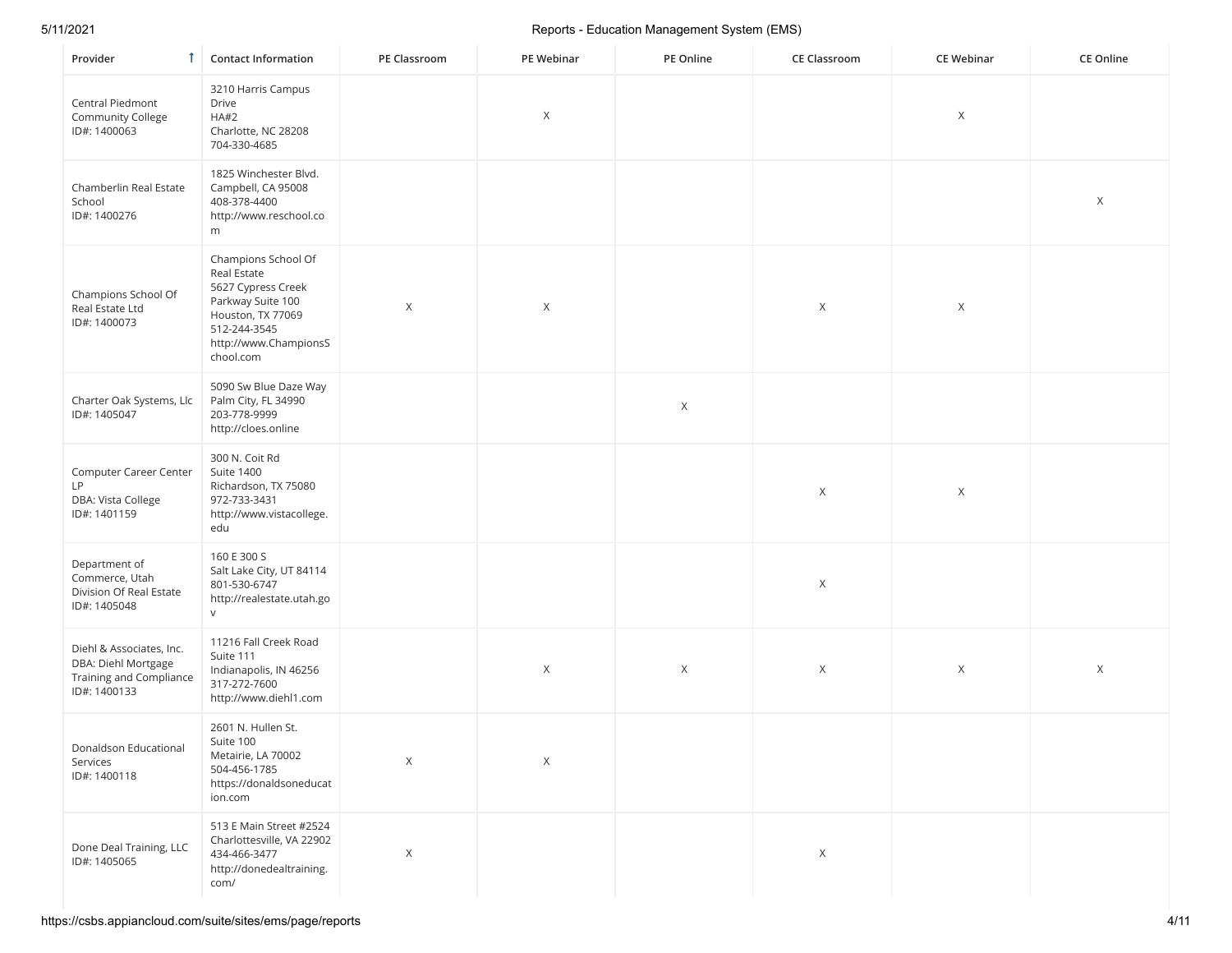| Provider<br>Т                                                                                                    | <b>Contact Information</b>                                                                                | PE Classroom | PE Webinar  | PE Online | <b>CE Classroom</b> | <b>CE Webinar</b> | CE Online |
|------------------------------------------------------------------------------------------------------------------|-----------------------------------------------------------------------------------------------------------|--------------|-------------|-----------|---------------------|-------------------|-----------|
| Duane Gomer Inc. Loan<br>Origination Education<br>DBA: Duane Gomer<br>Seminars<br>ID#: 1400388                   | 23312 Madero #J<br>Mission Viejo, CA 92691<br>949-457-8930<br>http://www.DuaneGome<br>r.com               |              | Χ           |           | Χ                   | $\times$          |           |
| Ellie Mae, Inc.<br>ID#: 1400024                                                                                  | 4420 Rosewood Dr<br>Suite 500<br>Pleasanton, CA 94558<br>651-289-4831<br>http://www.elliemae.co<br>m      |              |             |           |                     |                   | X         |
| GoGo Real Estate<br>ID#: 1400801                                                                                 | 1200 S. Diamond Bar<br>Blvd.<br>Suite 201<br>Diamond Bar, CA 91765<br>626-363-0331                        | Χ            |             |           |                     |                   |           |
| Gold Coast Professional<br>Schools, Inc.<br>ID#: 1400204                                                         | 5600 Hiatus Road<br>Tamarac, FL 33321<br>800-732-9140<br>http://www.goldcoastsc<br>hools.com              | X            | X           |           |                     | $\times$          |           |
| Golden Hyde Real Estate<br>Center<br>DBA: Golden Hyde<br>School<br>ID#: 1405029                                  | 1168 San Gabriel Blvd.<br>#J<br>Rosemead, CA 91770<br>626-571-0751<br>http://www.goldenhyde.<br>com       |              |             |           | X                   |                   |           |
| Got License<br>ID#: 1405064                                                                                      | 280 Woodbridge Avenue<br>Woodbridge, NJ 07095<br>973-810-0206<br>www.GotLicenseNJ.com                     | X            | X           |           | Χ                   |                   |           |
| Host Group Real Estate,<br>LLC.<br>DBA: Host Group Real<br>Estate Academy   HG<br><b>ACADEMY</b><br>ID#: 1400109 | 51 Hemenway Street<br>APT <sub>6</sub><br>Boston, MA 02115<br>800-918-5240<br>http://www.HostGroup.u<br>S | X            | X           |           |                     | $\times$          |           |
| Idaho Association of<br>Mortgage Brokers<br>DBA: Idaho Mortgage<br>Lenders Association<br>ID#: 1400375           | P.O. Box 2362<br>Boise, ID 83701<br>208-424-2366<br>http://www.idahomortga<br>gelenders.org/              |              |             |           |                     | X                 |           |
| Jim Montrym's National<br>MLO School<br>ID#: 1400075                                                             | 3943 East Eden Roc<br>Circle<br>Tampa, FL 33634<br>813-886-8565<br>http://www.brokerschoo<br>l.com        | $\mathsf X$  | $\mathsf X$ | X         | X                   | X                 | X         |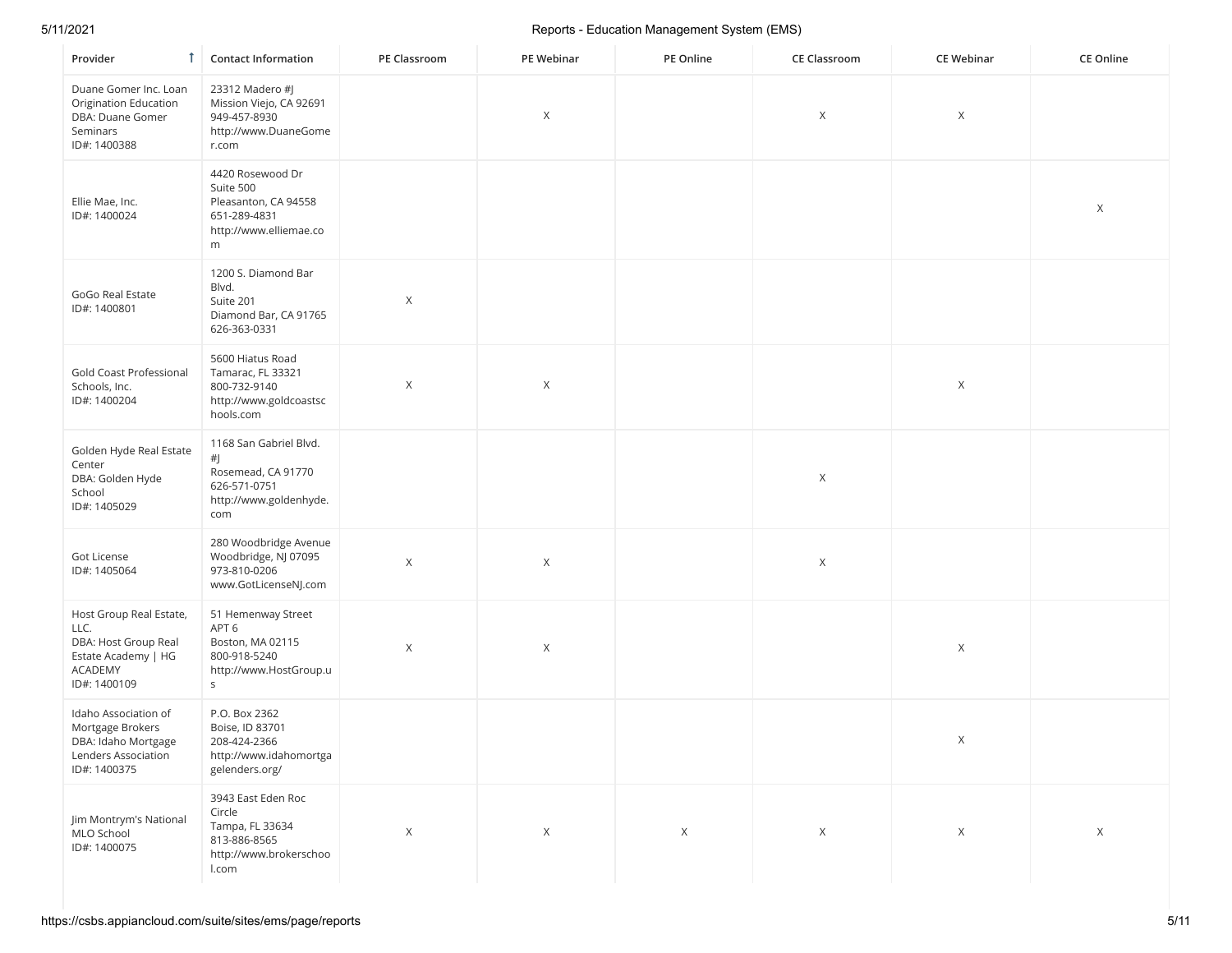| Provider<br>Τ.                                                                                                                | <b>Contact Information</b>                                                                                                                   | PE Classroom | PE Webinar  | PE Online   | <b>CE Classroom</b> | <b>CE Webinar</b> | <b>CE Online</b> |
|-------------------------------------------------------------------------------------------------------------------------------|----------------------------------------------------------------------------------------------------------------------------------------------|--------------|-------------|-------------|---------------------|-------------------|------------------|
| Key Realty School LLC<br>ID#: 1400382                                                                                         | Key Realty School<br>Attn: Admissions 3320<br>East Flamingo #31<br>Las Vegas, NV 89121<br>702-313-7000<br>http://www.KeyRealtySc<br>hool.com | $\mathsf X$  | Χ           |             |                     |                   |                  |
| Larson Educational<br>Services<br>ID#: 1400171                                                                                | 1400 Colonial Blvd Suite<br>44<br>Fort Myers, FL 33907<br>239-344-7510<br>http://www.LarsonEd.co<br>m                                        | $\mathsf X$  |             |             |                     |                   |                  |
| LISORE, Inc.<br>ID#: 1400344                                                                                                  | 3060 (R) Hempstead<br>Turnpike<br>Levittown, NY 11756<br>516-796-4455<br>http://www.lisore.com                                               |              |             |             | $\mathsf X$         |                   |                  |
| LoanOfficerSchool.com<br>DBA:<br>LoanOfficerSchool.com<br>ID#: 1400057                                                        | 1575 W. Warm Springs<br>Rd.<br><b>Unit 1223</b><br>Henderson, NV 89014<br>866-314-7586<br>http://www.loanofficersc<br>hool.com               | $\mathsf X$  | $\mathsf X$ | $\mathsf X$ | $\mathsf X$         | $\mathsf X$       | X                |
| Massachusetts Mortgage<br><b>Bankers Association</b><br>DBA: Massachusetts<br>Mortgage Bankers<br>Association<br>ID#: 1400031 | 185 Devonshire Street<br>Suite 703<br>Boston, MA 02110<br>617-570-9114<br>http://www.massmba.co<br>m                                         |              |             |             |                     | $\mathsf X$       |                  |
| Michigan Institute of<br>Real Estate<br>ID#: 1400212                                                                          | 24655 Southfield Rd.,<br>Suite 101<br>Michigan, MI 48075<br>248-559-7555<br>http://www.MichiganEdu<br>cation.org                             | $\mathsf X$  | $\mathsf X$ |             | $\mathsf X$         | $\mathsf X$       |                  |
| Middleton Real Estate<br>Training, Inc.<br>ID#: 1400353                                                                       | 901 Tower Dr. #120<br>Troy, MI 48098<br>248-355-3940<br>http://www.middletontr<br>aining.com                                                 | $\mathsf X$  |             |             | $\mathsf X$         |                   |                  |
| Mortgage Bankers<br>School of Puerto Rico<br>ID#: 1400047                                                                     | PO Box 192097<br>San Juan, PR 00919<br>787-753-9237<br>http://www.mbaofpr.co<br>m                                                            |              |             |             |                     | $\mathsf X$       |                  |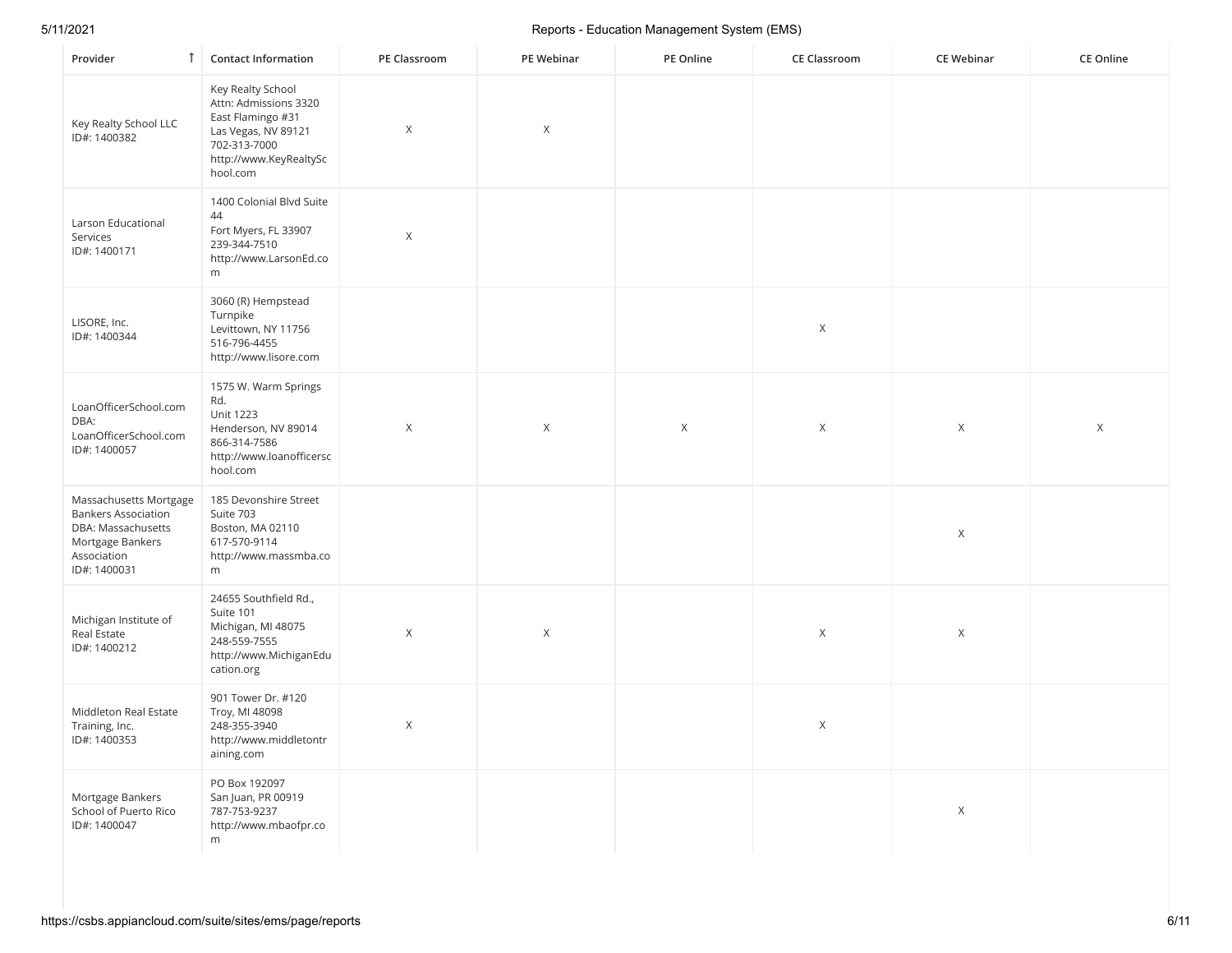| $\mathbf{f}$<br>Provider                                                                                                                                   | <b>Contact Information</b>                                                                                           | PE Classroom | PE Webinar  | PE Online | <b>CE Classroom</b> | <b>CE Webinar</b> | <b>CE Online</b> |
|------------------------------------------------------------------------------------------------------------------------------------------------------------|----------------------------------------------------------------------------------------------------------------------|--------------|-------------|-----------|---------------------|-------------------|------------------|
| Mortgage Educators and<br>Compliance<br>DBA: Mortgage<br>Educators and<br>Compliance<br>ID#: 1400062                                                       | 486 West 50 North<br>American Fork, UT<br>84003<br>801-676-2520<br>http://www.mortgageed<br>ucators.com              | $\times$     | X           | $\times$  | X                   | X                 | X                |
| Mortgage Finance<br>School<br>ID#: 1401155                                                                                                                 | 333 Route 46<br>Suite 202<br>Mountain Lakes, NJ<br>07046<br>973-658-4299<br>http://www.mortgagefin<br>anceschool.com |              |             |           | $\mathsf X$         |                   |                  |
| Mortgage Training And<br>Compliance, Llc<br>ID#: 1400209                                                                                                   | 6473 Paulson Road<br>Winneconne, WI 54986<br>920-540-3884<br>http://www.MortgageTC.<br>com                           |              |             |           |                     | $\mathsf X$       |                  |
| Mortgage Training<br>Solutions, Inc<br>ID#: 1400185                                                                                                        | 4 Scamman Street, Suite<br>19-397<br>Saco, ME 04072<br>207-777-3733<br>http://www.mortgagetra<br>iningsolutions.com  | $\chi$       |             |           | $\mathsf X$         |                   |                  |
| My Mortgage Trainer<br>ID#: 1400080                                                                                                                        | 8420 Masters Rd.<br>Indianapolis, IN 46250<br>317-566-0425<br>http://www.MyMortgage<br>Trainer.com                   |              | $\mathsf X$ | Χ         | $\mathsf X$         | $\mathsf X$       | $\mathsf{X}$     |
| National Association of<br>Mortgage Brokers<br>ID#: 1400224                                                                                                | 2701 West 15th Street<br>Suite 536<br>Plano, TX 75075<br>703-342-5900<br>http://www.namb.org                         |              |             |           | $\mathsf{X}$        | $\mathsf X$       |                  |
| National Association of<br>Mortgage Fiduciaries<br>DBA: CE Forward, Inc.,<br><b>DBA National</b><br>Association of Mortgage<br>Fiduciaries<br>ID#: 1400068 | 8100 238th St SW<br>Unit E<br>Edmonds, WA 98026<br>206-931-2241<br>http://www.ceforward.c<br>om                      | $\chi$       | $\mathsf X$ |           |                     | $\mathsf X$       |                  |
| National Mortgage<br>Learning Institute, LLC<br>ID#: 1405057                                                                                               | 21 Ross Court<br>Loudonville, NY 12211<br>518-925-4443<br>www.nmlitraining.com                                       |              |             |           | $\mathsf X$         |                   |                  |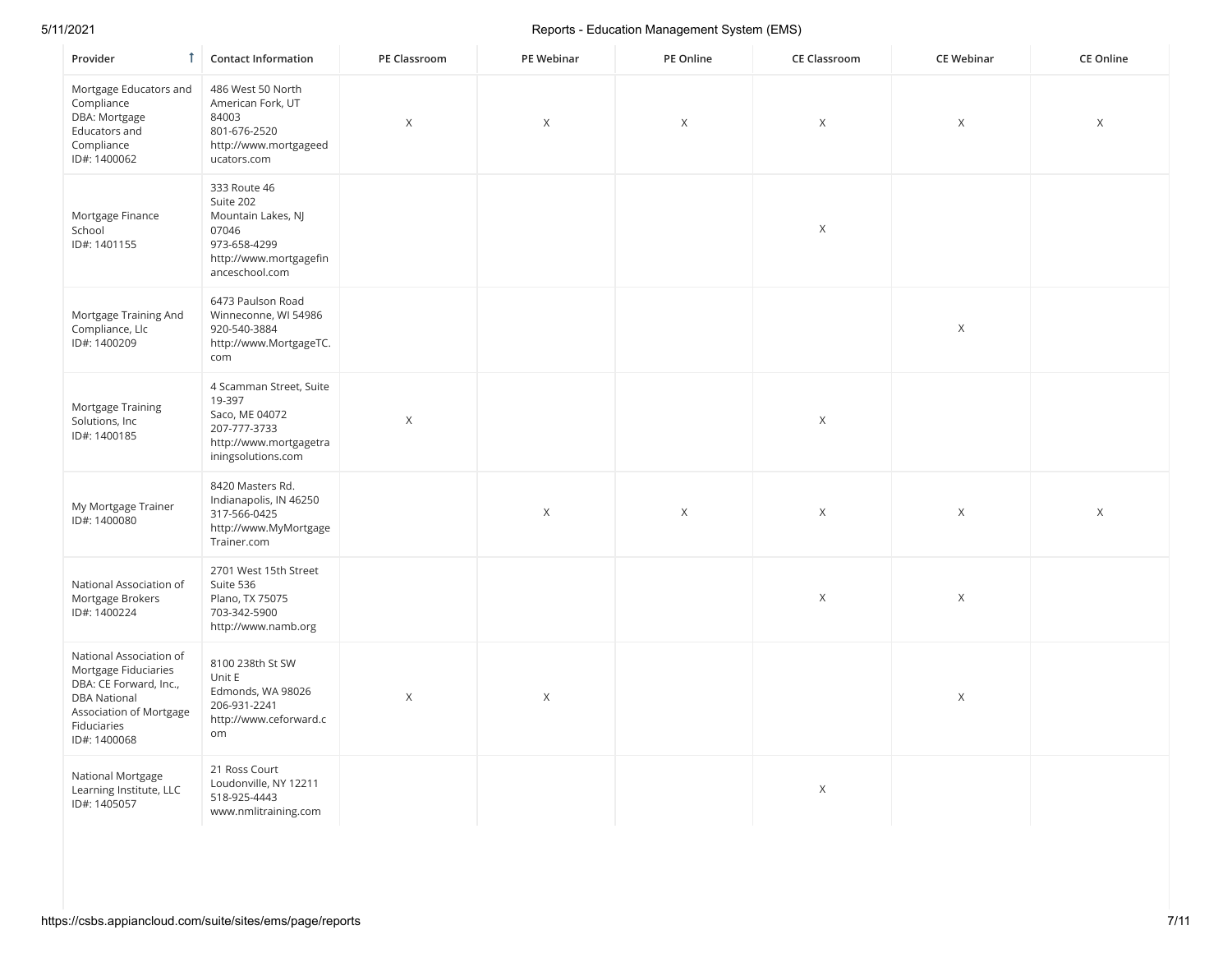| Provider<br>T.                                                                           | <b>Contact Information</b>                                                                                                              | PE Classroom | PE Webinar  | PE Online | <b>CE Classroom</b> | <b>CE Webinar</b> | <b>CE Online</b> |
|------------------------------------------------------------------------------------------|-----------------------------------------------------------------------------------------------------------------------------------------|--------------|-------------|-----------|---------------------|-------------------|------------------|
| NationalMortgageSchool<br>.com<br>ID#: 1400507                                           | 3501-B N Ponce De Leon<br><b>Blvd</b><br>Suite # 271<br>St Augustine, FL 32084<br>800-826-5170<br>http://NationalMortgage<br>School.com |              |             | X         |                     |                   | X                |
| New York Association of<br>Mortgage Brokers<br>ID#: 1400060                              | 501 E. Boston Post Rd.<br>2nd Flooor Suite #6<br>Mamaroneck, NY 10543<br>914-315-6644<br>http://www.nyamb.org                           |              |             |           | $\mathsf X$         |                   |                  |
| New York Real Estate<br>Institute<br>ID#: 1400284                                        | 132 West 36th Street<br>2nd floor<br>New York, NY 10018<br>212-967-7508<br>http://www.nyrei.com                                         |              |             |           | $\mathsf X$         |                   |                  |
| NewDay Financial LLC<br>DBA: NewDay USA<br>ID#: 1400011                                  | 8160 Maple Lawn Blvd<br>Fulton, MD 20759<br>877-423-1400<br>http://www.newdayusa.c<br>om                                                | $\mathsf X$  | $\mathsf X$ |           |                     |                   |                  |
| <b>OCL Financial Services</b><br>LLC<br>DBA: OnCourse Learning<br>ID#: 1400013           | 20225 Water Tower Blvd<br>Fourth Floor<br>Brookfield, WI 53045<br>866-806-9900<br>http://www.oncourselea<br>rning.com                   | $\mathsf X$  | Χ           | X         | $\mathsf X$         | X                 | X                |
| OnlineEd<br>ID#: 1400327                                                                 | 7405 SW Beveland Road<br>Portland, OR 97223<br>503-670-9278<br>http://www.onlineed.co<br>m                                              |              |             | X         |                     |                   | $\times$         |
| OurClasses.com, LLC<br>DBA: Institute of Real<br><b>Estate Education</b><br>ID#: 1405059 | 380 N 200 W Suite 208<br>Bountiful, UT 84010<br>801-797-9870<br>realestateonlinelearning<br>.com                                        |              |             |           |                     |                   | $\times$         |
| Power Training<br>ID#: 1400059                                                           | P O Box 998<br>Manchaca, TX 78652<br>512-451-9112<br>http://www.powertrainin<br>ginc.com                                                |              |             |           | $\chi$              | $\mathsf X$       |                  |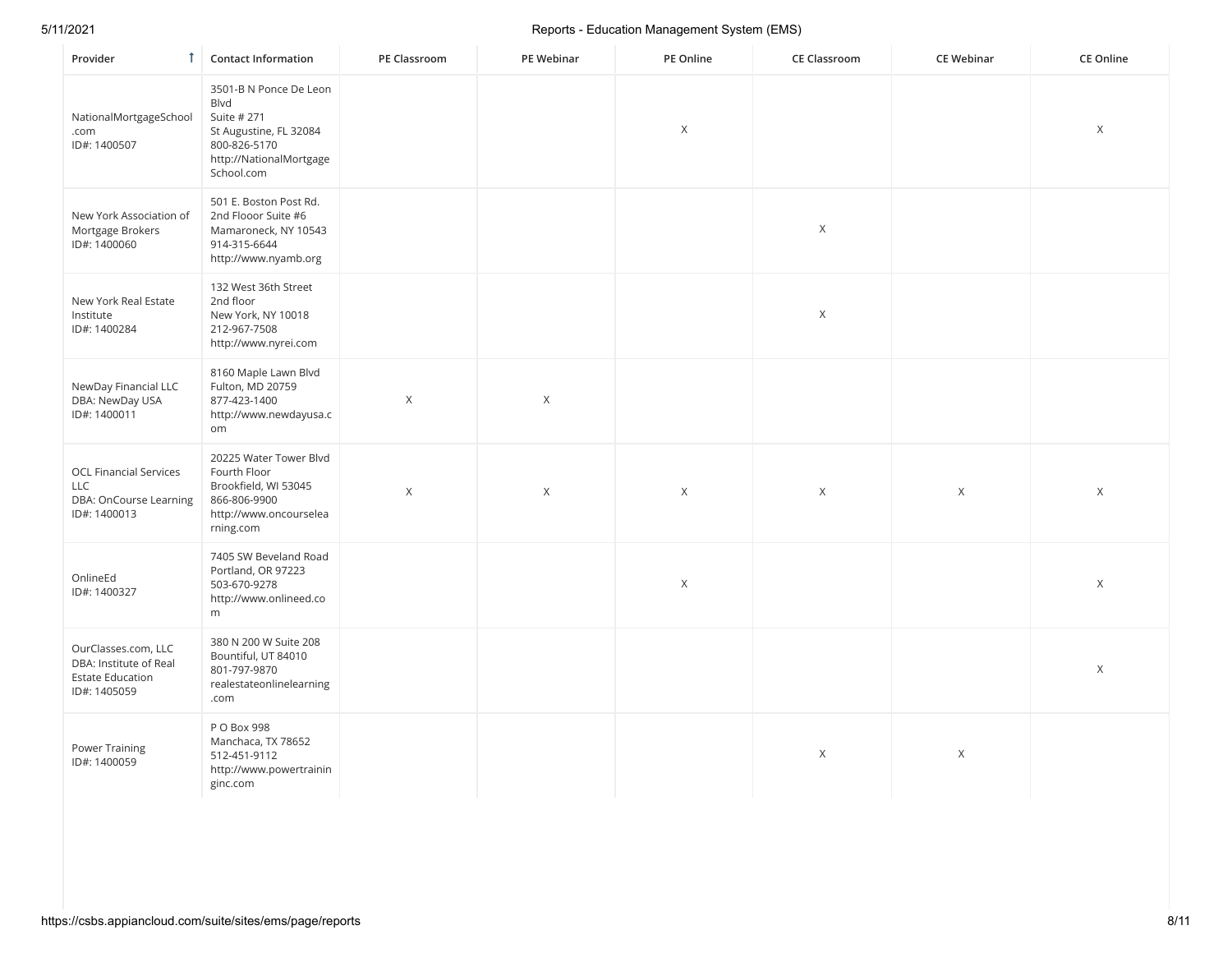| Provider                                                                         | <b>Contact Information</b>                                                                                          | PE Classroom | PE Webinar | PE Online | CE Classroom | <b>CE Webinar</b> | CE Online   |
|----------------------------------------------------------------------------------|---------------------------------------------------------------------------------------------------------------------|--------------|------------|-----------|--------------|-------------------|-------------|
| ProEducate<br>ID#: 1400037                                                       | 4200 S. I-10 Service Rd.,<br>W.<br>Suite 134<br>Metairie, LA 70001<br>504-454-9866<br>http://www.ProEducate.<br>com |              |            | Χ         |              |                   | X           |
| Quicken Loans INC<br>DBA: Quicken Loans INC<br>ID#: 1400784                      | 1050 Woodward Ave<br>Detroit, MI 48226<br>313-373-1926<br>http://www.QuickenLoa<br>ns.com                           | X            | Χ          |           |              |                   |             |
| <b>RDH Education Services</b><br>ID#: 1400385                                    | 4049 1st Street<br>Suite 234<br>Livermore, CA 94551<br>877-734-4347<br>http://www.rdheducatio<br>n.com              | X            |            |           |              |                   |             |
| Real Estate Education<br>Center<br>ID#: 1400377                                  | 144 West 37th Street<br>2nd Floor<br>New York, NY 10018<br>212-465-1008<br>http://www.reedc.com                     | X            |            |           | $\times$     |                   |             |
| Real Estate Educational<br>Services<br>ID#: 1405046                              | 3643 Adams Street<br>Carlsbad, CA 92008<br>760-458-6028                                                             |              |            |           | $\mathsf X$  |                   |             |
| Real Estate Heaven<br>International<br>DBA: The C.O.R.E.<br>ID#: 1405036         | 898 N. Fair Oaks Ave<br>Suite A<br>Pasadena, CA 91103<br>888-512-2673<br>http://www.theorangeco<br>re.com/          | $\mathsf X$  |            |           |              |                   |             |
| Real Estate Institute<br>ID#: 1400102                                            | 6203 West Howard<br>Street<br>Niles, IL 60714<br>800-995-1700<br>http://www.InstituteOnli<br>ne.com                 | Χ            | X          | X         | $\times$     | X                 | X           |
| Real Estate Trainers, Inc.<br>DBA: Real Estate<br>Trainers, Inc.<br>ID#: 1400593 | 2121 Towne Centre<br>Place Suite 100<br>Anaheim, CA 92806<br>714-972-2211<br>http://www.retrainersca.<br>com        | $\mathsf X$  | X          |           | X            | X                 |             |
| Realty Publications Inc.<br>DBA: first tuesday<br>ID#: 1400986                   | P.O. Box 5707<br>Riverside, CA 92517<br>951-781-7300<br>http://www.firsttuesday.<br>us                              |              |            |           |              |                   | $\mathsf X$ |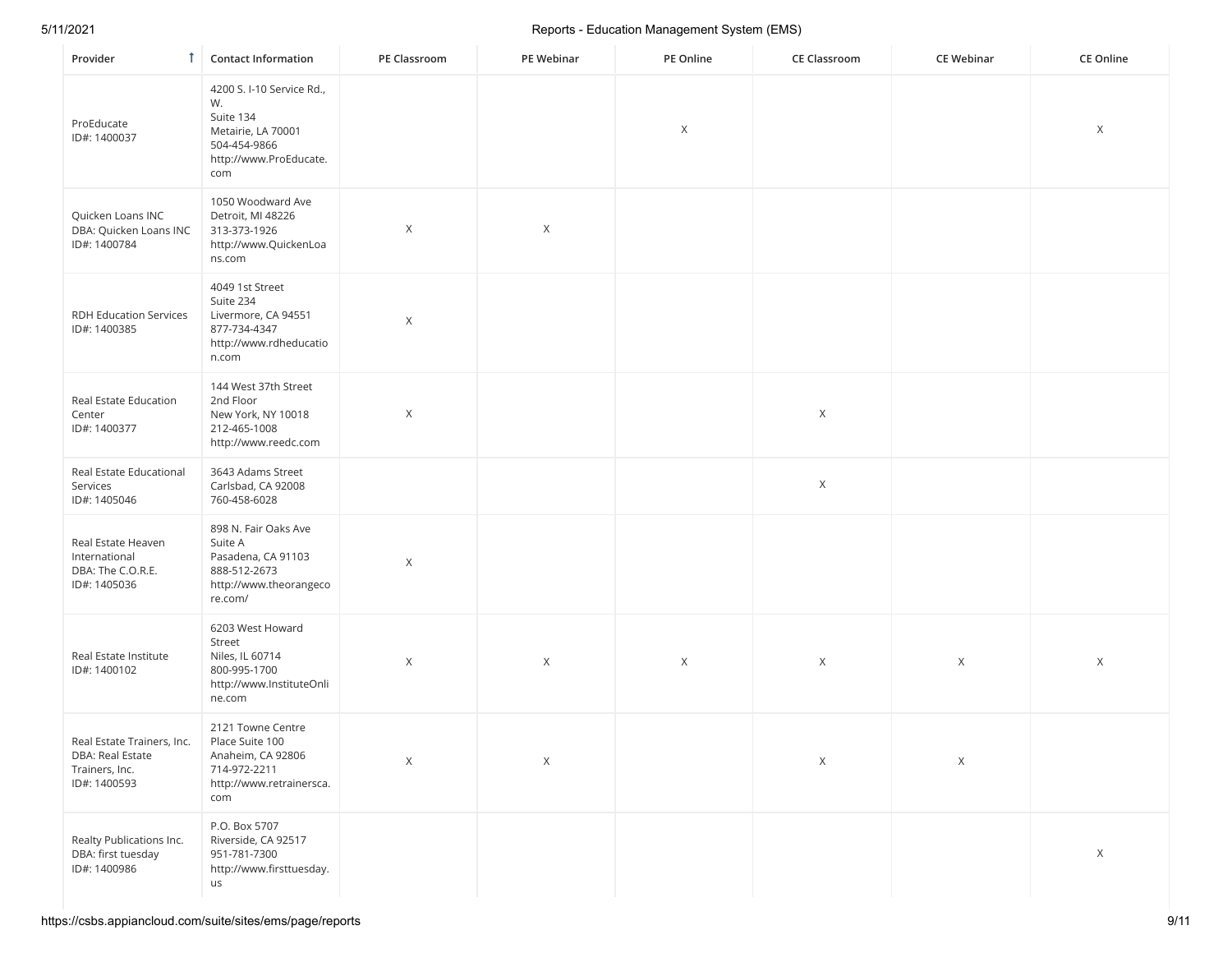| Provider                                                                                                              | <b>1</b> Contact Information                                                                       | PE Classroom | PE Webinar | PE Online   | <b>CE Classroom</b> | <b>CE Webinar</b> | <b>CE Online</b> |
|-----------------------------------------------------------------------------------------------------------------------|----------------------------------------------------------------------------------------------------|--------------|------------|-------------|---------------------|-------------------|------------------|
| RW Media, LLC<br>DBA: SmartMLOs.com<br>ID#: 1405061                                                                   | 1630 Bayard Avenue<br>Saint Paul, MN 55116<br>612-441-0543<br>www.smartmlos.com                    |              |            | $\mathsf X$ |                     |                   | X                |
| Southeast Mortgage Of<br>Georgia, Inc.<br>ID#: 1405038                                                                | 3575 Koger Blvd<br>Suite 400<br>Duluth, GA 30096<br>770-279-0222                                   |              |            |             |                     | $\mathsf X$       |                  |
| Summit Mortgage<br>Training<br>DBA: Summit Mortgage<br>Training<br>ID#: 1405041                                       | 204 Park Avenue<br>Riverton, NJ 08077<br>800-264-0958<br>http://www.summitmort<br>gagetraining.com |              |            |             |                     | $\mathsf X$       |                  |
| Tennessee Association<br>of Mortgage<br>Professionals<br>ID#: 1400287                                                 | PO Box 111<br>Spring Hill, TN 37174<br>615-302-0809<br>http://www.tnamp.com                        | $\mathsf X$  |            |             |                     |                   |                  |
| Tennessee Mortgage<br><b>Bankers Association</b><br>DBA: Tennessee<br>Mortgage Bankers<br>Association<br>ID#: 1405071 | 1661 Aaron Brenner Dr.,<br>Ste. 201<br>Memphis, TN 38120<br>901-321-6739<br>www.tnmba.org          | $\mathsf X$  |            |             | $\mathsf X$         |                   |                  |
| The Dares Institute, LLC<br>ID#: 1400078                                                                              | 49 Locust Avenue<br>Suite 104<br>New Canaan, CT 06840<br>203-318-1133<br>http://www.dares1.com     |              |            |             |                     | $\mathsf X$       |                  |
| The Loan Trainer<br>DBA: The Loan Trainer<br>ID#: 1405066                                                             | 30 N Gould St<br>Suite R<br>Sheridan, WY 82801<br>877-461-1265<br>theloantrainer.com               |              |            |             |                     | Χ                 |                  |
| The Real Geek<br>Incorporated<br>DBA: The Real Geek<br>ID#: 1405068                                                   | 340 S Lemon Ave<br>#4254<br>Walnut, CA 91789<br>714-497-8684<br>Www.therealgeek.com                | X            | X          |             | $\times$            | Χ                 |                  |
| The Training Academy<br>ID#: 1405028                                                                                  | 17111 Beach Blvd.<br>Suite 206<br>huntington Beach, CA<br>92647<br>949-678-0681                    |              |            |             |                     | $\mathsf X$       |                  |